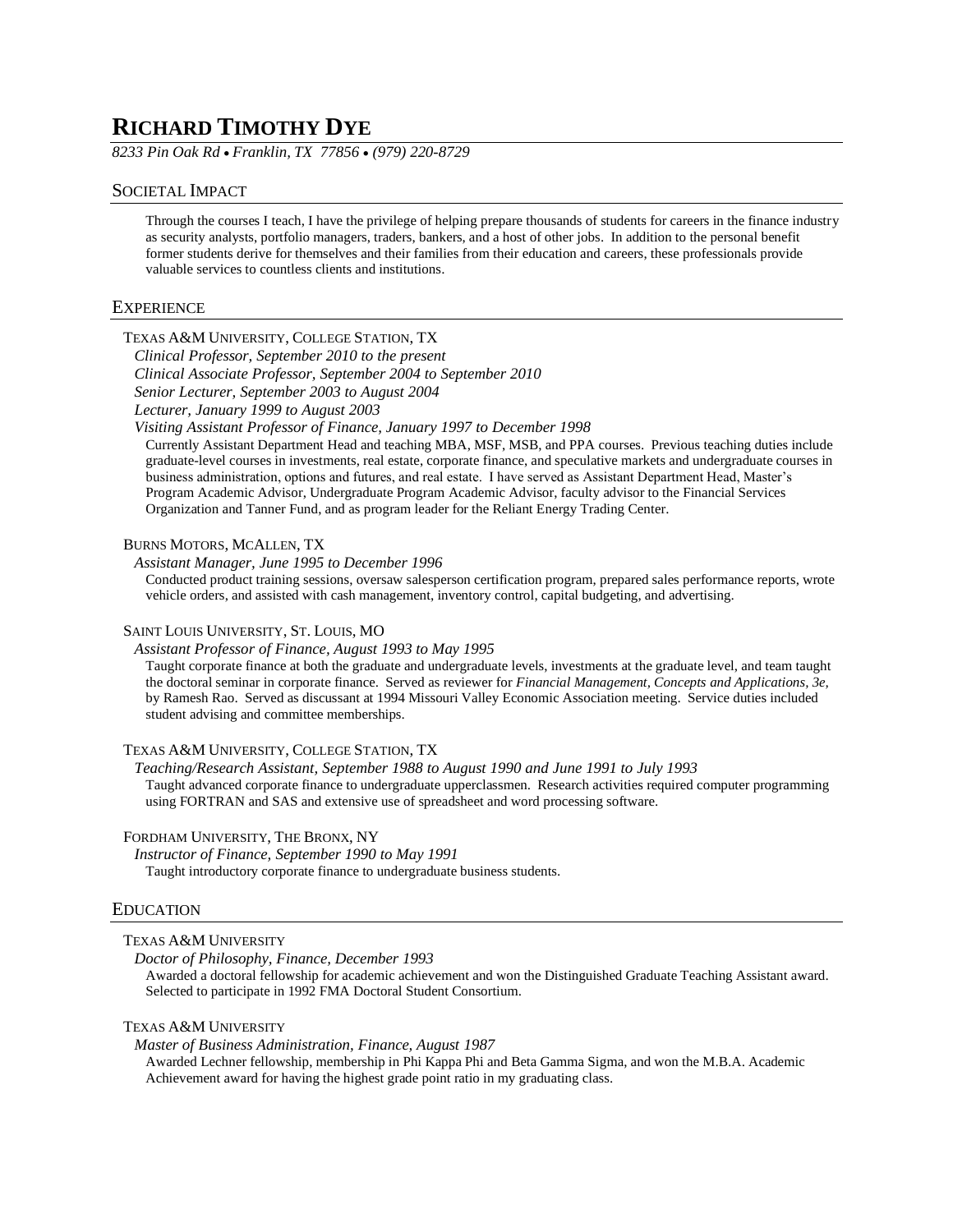# TEXAS A&M UNIVERSITY

*Bachelor of Science, Educational Curriculum and Instruction, December 1985* Awarded Lechner fellowship, membership in Sigma Tau Delta (English honor society), and selected for participation in University Honors Program.

#### PROFESSIONAL ACTIVITIES

# COURSES TAUGHT

*Undergraduate* Introduction to Security and Commodity Markets Principles of Business Finance Managerial Finance I Investment Analysis Portfolio Management Options and Financial Futures Real Estate Finance

*Graduate* Financial Management for Non-Business Majors Financial Management Corporate Financial Decision Making Investment Management Tanner Fund Portfolio Management Speculative Markets Finance Theory (team-taught) Real Property Finance

MBA Applied Math Fundamentals (2011-2017)

MBA Finance Camp (2015-2018)

Engineering Business Management Certificate Program (2015-2017, 2019)

#### PUBLICATIONS

"Value Weighting and Simple Optimization of Portfolios: An Empirical Examination," *Managerial Finance*, Vol. 26, No 6, 2000, co-authored with John C. Groth.

"Service Quality: Guidelines for Marketers," *Managing Service Quality*, Vol. 9, No 5, 1999, co-authored with John C. Groth.

"Service Quality: Perceived Value, Expectations, Shortfalls, and Bonuses," *Managing Service Quality*, Vol. 9, No 4, 1999, co-authored with John C. Groth.

Study Guide to Accompany *Introduction to Investments, Second Edition*, by Haim Levy, South-Western College Publishing, 1999.

Study Guide to Accompany *Principles of Financial Management*, by Douglas R. Emery, John D. Finnerty, and John D. Stowe, Prentice-Hall, 1998.

#### AWARDS

Student Government Association Open Educator Award (2019)

Dan H. Robertson Outstanding MBA Faculty Award (2017)

Mays Summer Teaching Grant (2013, 2014, 2017)

Lockheed Martin Teaching Excellence Award (2016, 2018)

MSF Friends and Family Award for Outstanding Support of the MSF Program (2016)

Nancy and William Gardiner '76 Teaching Excellence Award (2011, 2018)

Association of Former Students Distinguished Achievement Award – Teaching (University-Level, 2006)

Fish Camp Namesake (2006)

Association of Former Students Distinguished Achievement Award – Teaching (College-Level, 2003)

Association of Former Students Distinguished Graduate Assistant/Teaching Award (1993)